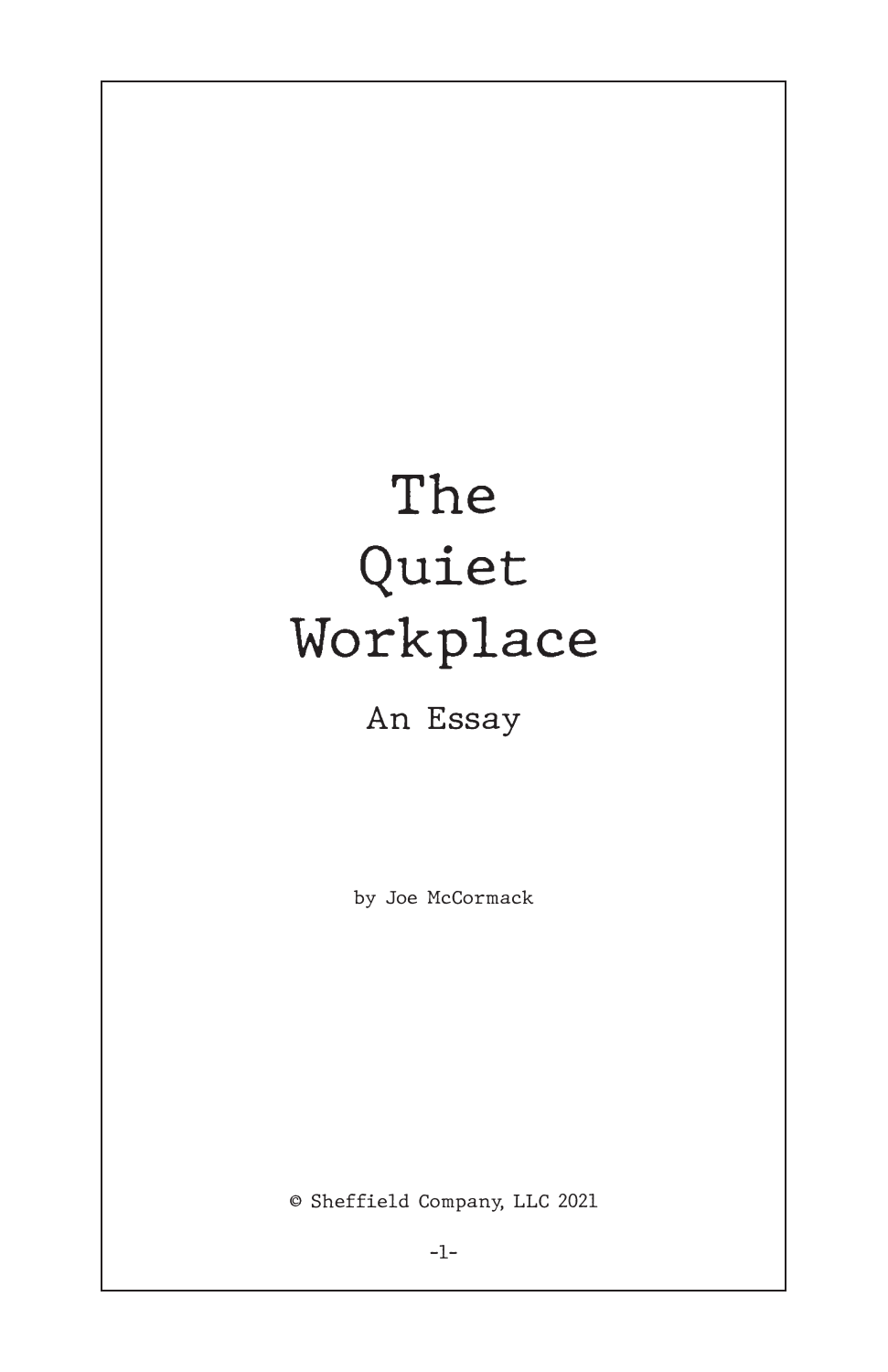Every morning, I dread my morning commute. It's not the traffic or time wasted, as much as what awaits me once I finally get there.

It's not the people, really. They're nice, welcoming and usually helpful.

You see, there's so much careless movement, undirected action, useless words and pointless posturing. My mind immediately and constantly races to find something to latch onto to gauge where I'm supposed to be going, only to see myself and others chasing our tails more frequently than heading forward. My brain starts feeling the incessant abuse of a barrage of "noise" that I can never get to clarify or direct, but only get more distracted and divided.

The environment is far from quiet.

I don't mean one of pure silence like a library, but one filled with energy, purpose — and pauses. If it were equated to a journey, there would be as much time set aside for planning, rest and recovery not just always trudging along. Because that is what we do. When there's a cacophony of activity, we trudge along and equate that with moving forward. When it's not quiet, we never stop to look back at the wasted efforts invested in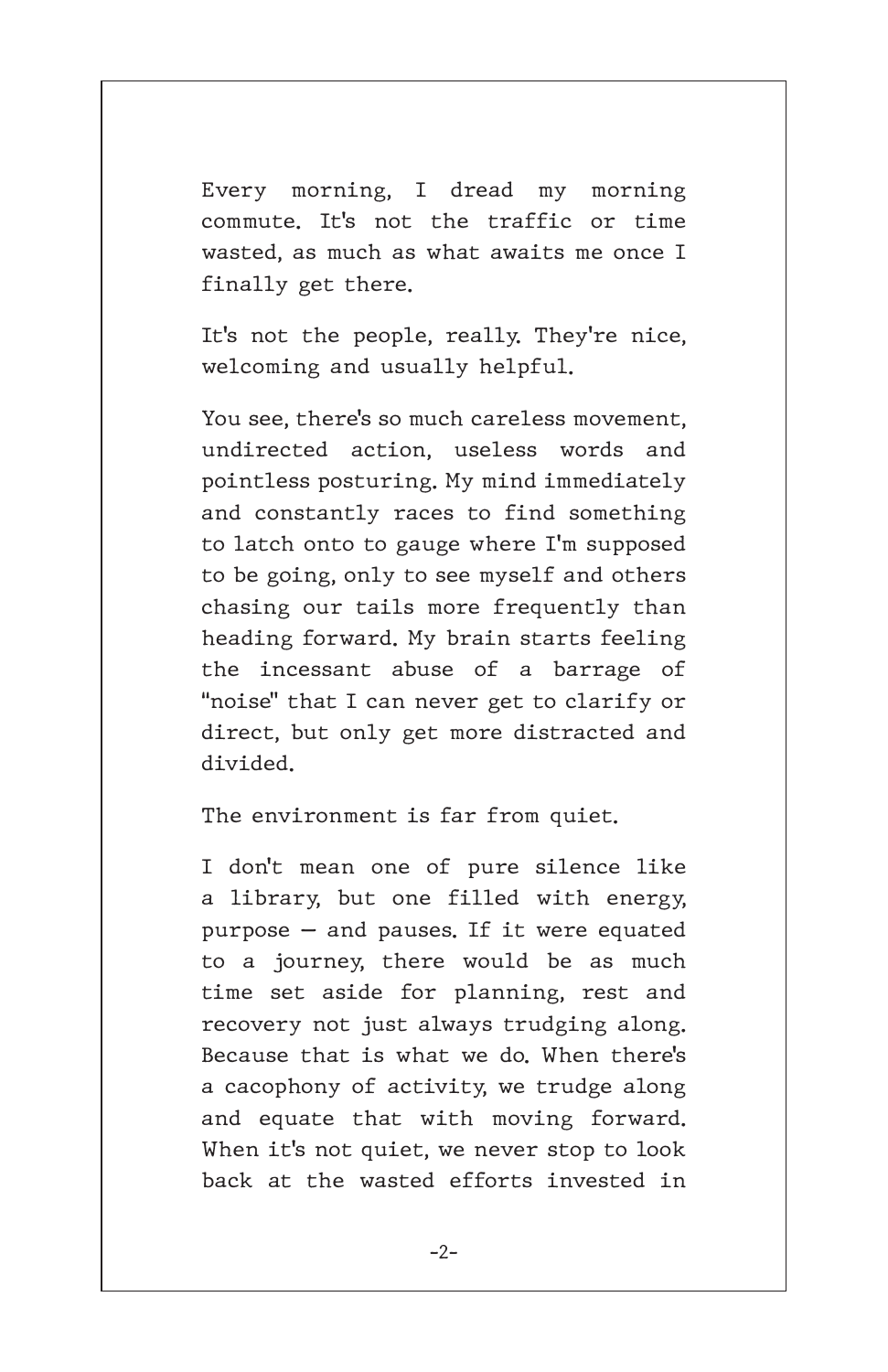our twists and turns, and rarely look far enough forward to set our sights on what's better, different or next.

When the environment is not quiet, we don't ask questions. We just keep on talking and walking. And that takes a toll on me.

I feel frustrated more than fulfilled and it's tiring. I may want to leave where I work but I'm stuck. Where would I go anyway? Home or to a park? Take a long walk? Maybe, but what if my workplace gave me a different space.

A place to think a little or a lot...not somewhere that's basically thoughtless.

A place where I could feel a sense of balance, connection and purpose...not corporate callousness.

A place where I could often do what's challenging and meaningful...not frequently what's useless.

That would sound great to me. That would sound less like the droning of a loud machine. That would really sound more like a rhythmic, melodic hum. Much more human, way more humane.

That would be the quiet workplace and I would love heading there every day!